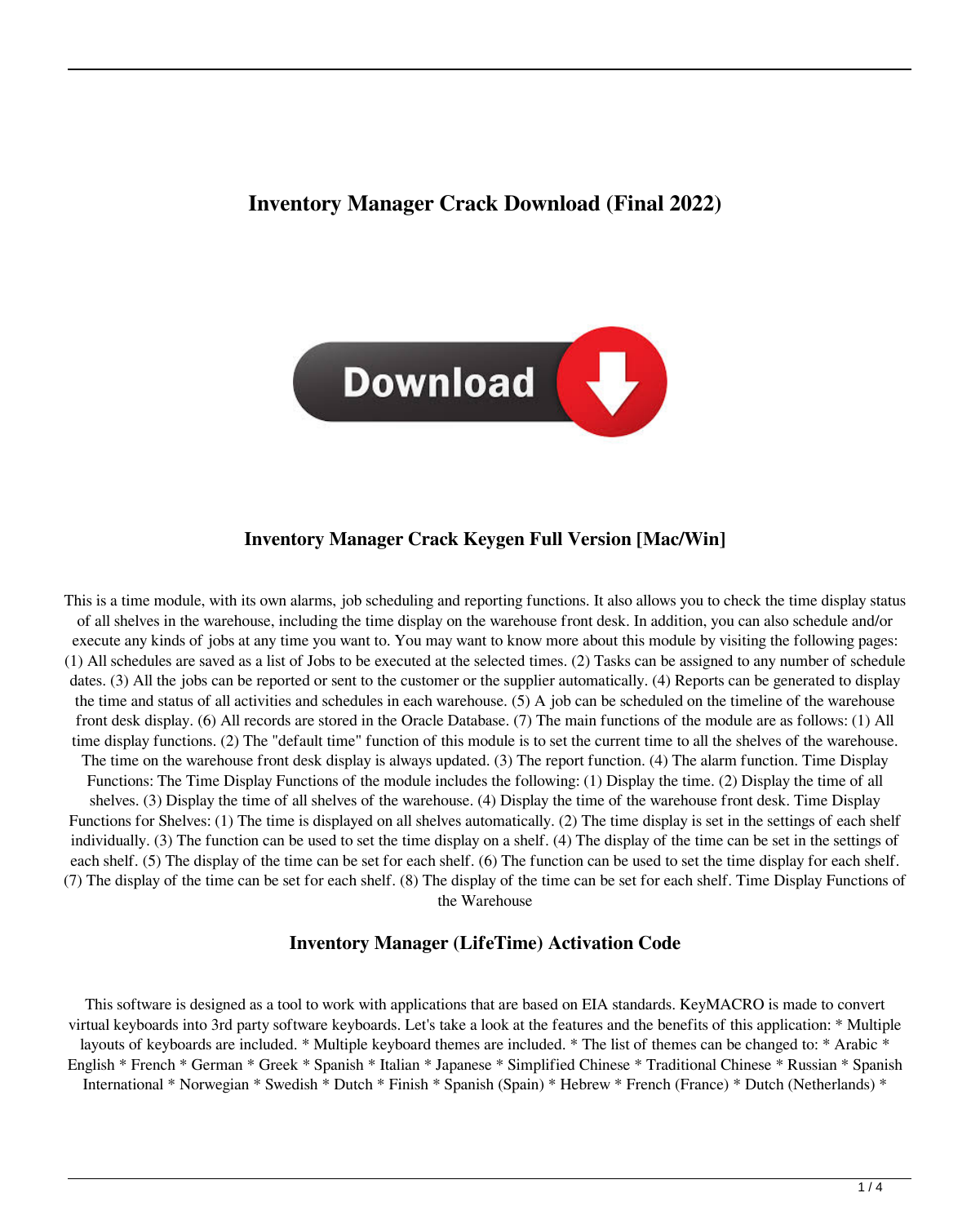Finnish \* Hungarian \* Polish \* Romanian \* Romanian (Romania) \* Polish (Poland) \* Czech \* Slovenian \* Hungarian (Hungary) \* Bulgarian \* Greek (Greece) \* Serbian \* Croatian \* Slovenian \* Slovak \* Ukrainian \* Romanian (Romania) \* Serbian \* Czech \* Croatian \* Slovenian \* Romanian (Romania) \* Serbian \* Czech \* Slovak \* Ukrainian \* Polish (Poland) \* Hungarian \* Polish \* Czech \* Slovak \* Ukrainian \* Bulgarian \* Italian \* German \* Greek \* French \* Spanish \* Norwegian \* Swedish \* Finnish \* Dutch \* French (France) \* German (Germany) \* Spanish (Spain) \* Polish (Poland) \* Czech (Czech Republic) \* Slovak (Slovakia) \* Croatian (Croatia) \* Slovenian (Slovenia) \* Romanian (Romania) \* Bulgarian (Bulgaria) \* Ukrainian (Ukraine) \* Greek (Greece) \* Serbian (Serbia) \* Croatian (Croatia) \* Slovenian (Slovenia) \* Slovak (Slovakia) \* Romanian (Romania) \* Serbian (Serbia) \* Czech (Czech Republic) \* Slovenian (Slovenia) \* Romanian (Romania) \* Bulgarian (Bulgaria) \* Croatian (Croatia) \* Slovak (Slovakia) \* Ukrainian (Ukraine) \* Polish 81e310abbf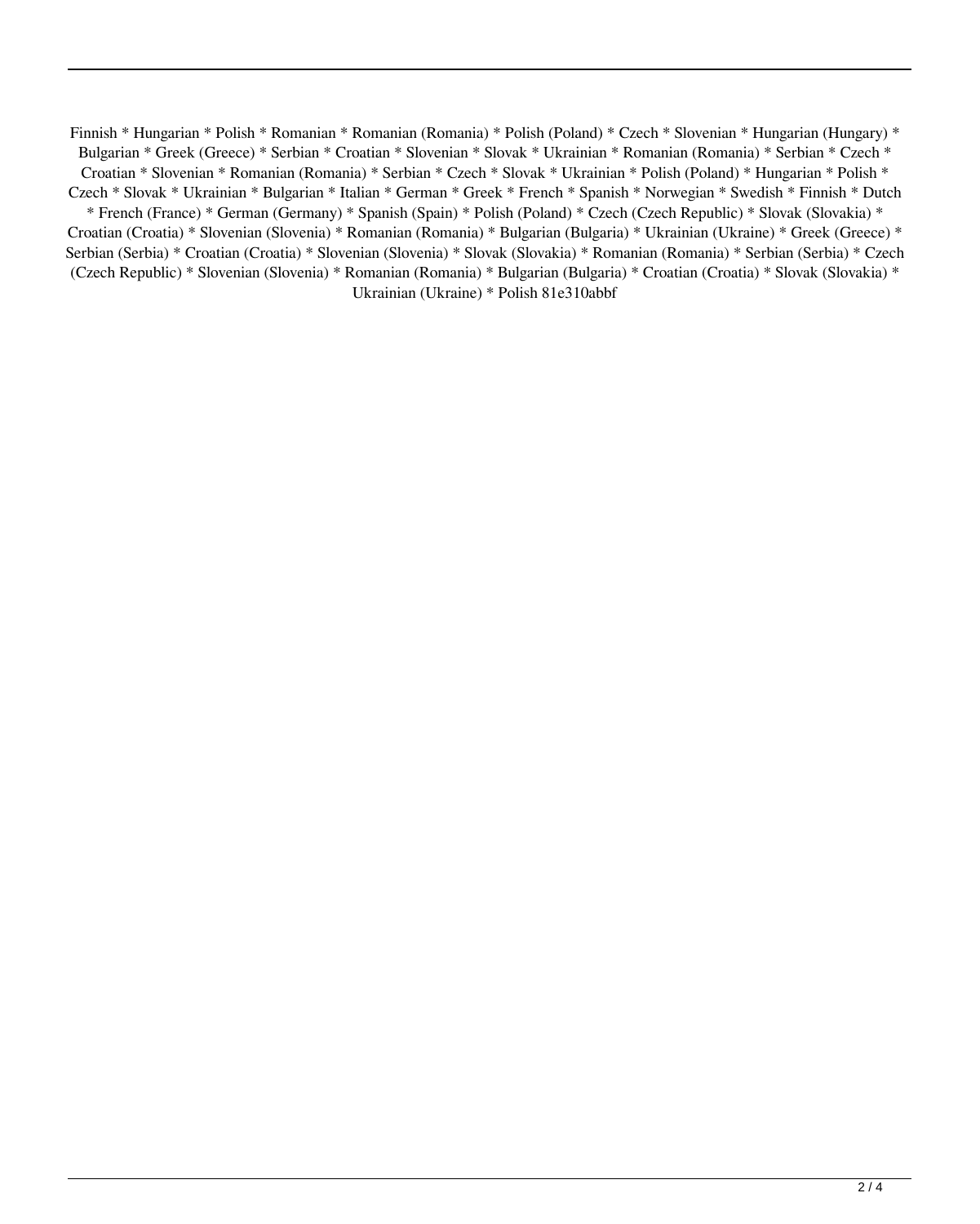## **Inventory Manager With Keygen**

"Using a beautifully colored interface, Inventory Manager will help you to store all of your inventory data, quickly and easily." "Inventory Manager is a straightforward and straightforward software program designed to help you quickly create an useful database of items." "Intuitive and easy to operate graphic user interface" "The main window of the application is constituted of only a few buttons that summarize the entire functionality of Inventory Manager." "Once a specific action has been selected, a new window is opened, allowing you to access the in-depth features for the selected function." "Easily create a database of items" "The application allows you to quickly add new items with custom names to your list, as well as to add a description to each item." "For easily finding the database items, they are assigned a number in the list, although a search function would have been a better way to go for when you need to quickly find an item contained in a database." "A selected item from the list can easily be edited, by changing the name or the previous description." "The list of items can be exported to an Excel spreadsheet, and it can also be printed, for easily accessing it without technology." "Barcode support for your items" "For an even quicker checking in or out process, the application provides you with the tools to identify your items by their barcode numbers" "For each item, you can add its respective serial number, model number or even the cash cost, as well as an image and a description." About this release: Inventory Manager is a simple and straightforward software program designed to help you quickly create an useful database of items. Intuitive and easy to operate graphic user interface In order to be a lightweight application, Inventory Manager comes in a basic interface with beautifully colored icons that allow you to easily find and access the features you require. The main window of the application is constituted of only a few buttons that summarize the entire functionality of Inventory Manager. Once a specific action has been selected, a new window is opened, allowing you to access the in-depth features for the selected function. Easily create a database of items The application allows you to quickly add new items with custom names to your list, as well as to add a description to

## **What's New In?**

Inventory Manager is a comprehensive and lightweight software that provides users with a simple means of managing and organizing products, clients, bills and payments. By using Inventory Manager you have the possibility to create an unlimited number of shops and simultaneously manage multiple shops at a time. With its intuitive interface, the aforementioned application enables you to generate various reports, track the monthly balance and manage the current stock for each product. Installation: 1. Download all the files you need to install the program 2. Extract the contents of the archive 3. Launch the installation program 4. Follow the installation wizard 5. Enjoy the software License: Inventory Manager is freeware (without warranty). However, if you wish to remove the links from the Software Developer's website, you need to contact the webmaster. Algebraic notation Algebraic notation is a notation for groups, rings, semigroups, and vector spaces, or modules over a ring. It is based on the properties of the corresponding object, and its proof theory is algebraic in nature. Algebraic notation for groups is known as the identity calculus. The two most common notations are plain group notation and group-ring notation. Group-ring notation Group-ring notation for a group G is characterized by the fact that the group operation is written multiplicatively, so that the symbol denotes the product of two elements g and h of G. For example, the group G of order is written G  $(a, b, c, d, e, f)$  in this notation. A natural operation of addition is defined on G, by the rule:. For example, since G has an identity element, the addition identity element e can be written. To use this notation in a statement, a proposition or a proof, the first element is written as a lowercase letter with a subscript, and the rest are denoted by greek lowercase letters. For example, g denotes the identity element in G, and. Groups with an operation with multiple arguments, such as the group of matrix inverses, need to be specified more clearly. One convention is to use the letters A, B, C, and D for arguments, with the first element in the argument repeated as many times as necessary. For example, in the group of invertible matrices with complex numbers as coefficients, the matrix A2 denotes. Group-ring notation Group-ring notation for a group G is also called the identity calculus, since it is essentially based on the properties of the identity element. The fact that the inverse of a group element is the same as its group inverse has a number of important consequences. For example, if A is a -bymatrix with complex numbers as its entries, then the matrix has the properties that its determinant is, its inverse is.